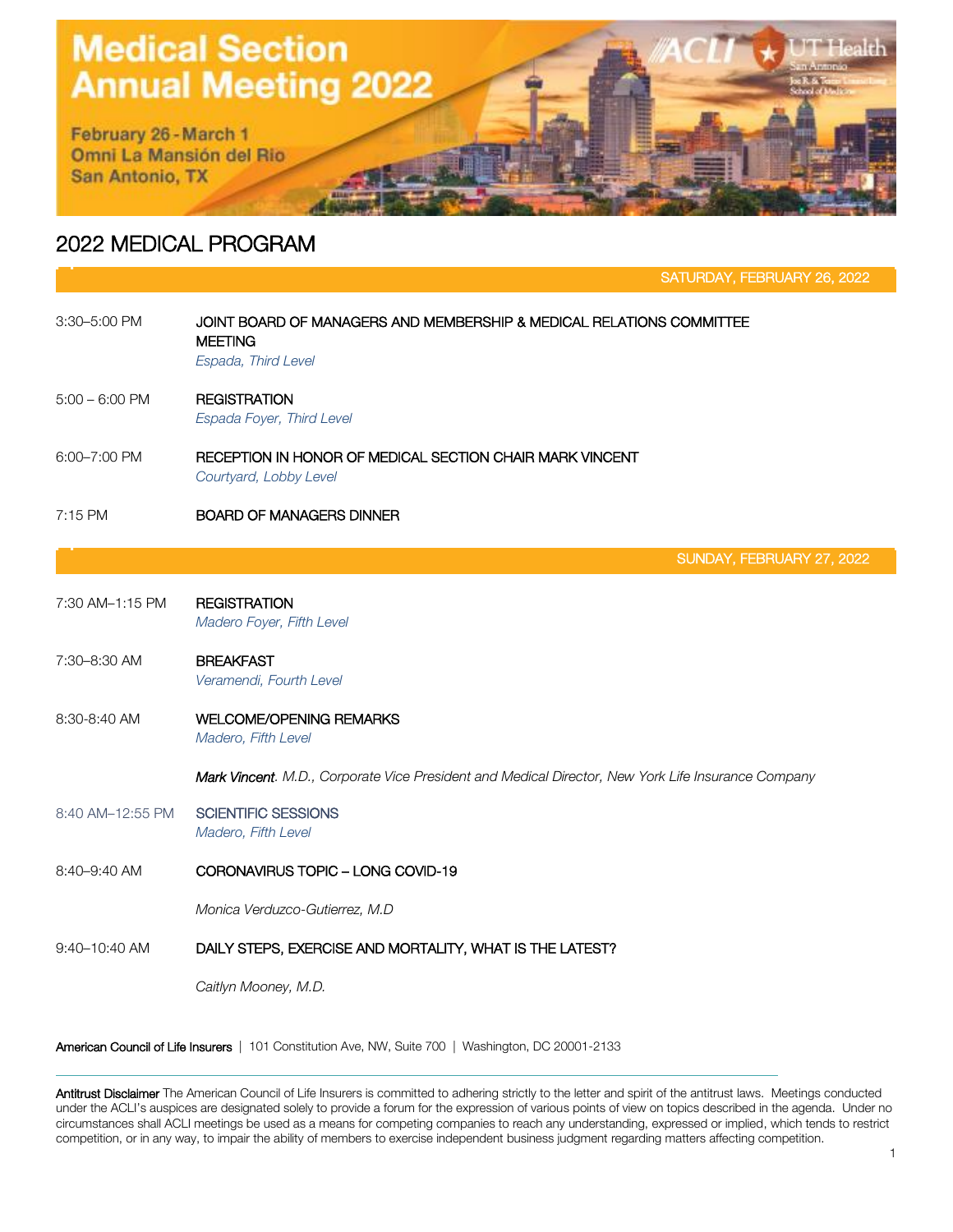| 10:40-10:55 AM   | <b>REFRESHMENT BREAK</b><br>Madero Foyer, Fifth Level             |                                                                                                                                                                                             |  |
|------------------|-------------------------------------------------------------------|---------------------------------------------------------------------------------------------------------------------------------------------------------------------------------------------|--|
|                  | 10:55 AM-12:55 PM MEDICAL ISSUES COMMITTEE<br>Madero, Fifth Level |                                                                                                                                                                                             |  |
|                  | 10:55 AM                                                          | DIVERSITY, EQUITY, & INCLUSION                                                                                                                                                              |  |
|                  |                                                                   | Bruce Ferguson, Senior Vice President, Economic Empowerment and Racial Equity<br>Jordan Martell, Vice President, Innovation Law, Pacific Life Insurance Company - will present<br>virtually |  |
|                  | 11:55 AM                                                          | LEGISLATIVE AND REGULATORY UPDATE                                                                                                                                                           |  |
|                  |                                                                   | Jan Graeber, Senior Health Actuary, ACLI                                                                                                                                                    |  |
| 12:55 PM         | AFTERNOON FREE/DINNER ON YOUR OWN                                 |                                                                                                                                                                                             |  |
|                  |                                                                   | MONDAY, FEBRUARY 28, 2022                                                                                                                                                                   |  |
| 7:30 AM-4:45 PM  | <b>REGISTRATION</b><br>Madero Foyer, Fifth Level                  |                                                                                                                                                                                             |  |
| 7:30-8:15 AM     | <b>BREAKFAST</b><br>Veramendi, Fourth Level                       |                                                                                                                                                                                             |  |
| 8:15-4:45 PM     | <b>SCIENTIFIC SESSIONS</b><br>Madero, Fifth Level                 |                                                                                                                                                                                             |  |
| $8:15 - 9:15$ AM | MYELODYSPLASTIC AND MYELOPROLIFERATIVE DISORDERS                  |                                                                                                                                                                                             |  |
|                  | Munaf Al-Kadhimi, MD                                              |                                                                                                                                                                                             |  |
| 9:30-10:30 AM    | ECHOCARDIOGRAPHY - BEYOND THE BASICS                              |                                                                                                                                                                                             |  |
|                  | Steve C. Tsai, MD                                                 |                                                                                                                                                                                             |  |
| 10:30-10:45 AM   | <b>REFRESHMENT BREAK</b><br>Madero Foyer, Fifth Level             |                                                                                                                                                                                             |  |
| 10:45-11:45 AM   | LONGEVITY OF TRANSPLANT RECIPIENTS                                |                                                                                                                                                                                             |  |
|                  | Rupal D Patel, M.D.                                               |                                                                                                                                                                                             |  |
| 12:00-1:30 PM    | LUNCH/BUSINESS SECTION MEETING<br>Veramendi, Fourth Level         |                                                                                                                                                                                             |  |

American Council of Life Insurers | 101 Constitution Ave, NW, Suite 700 | Washington, DC 20001-2133

**Antitrust Disclaimer** The American Council of Life Insurers is committed to adhering strictly to the letter and spirit of the antitrust laws. Meetings conducted under the ACLI's auspices are designated solely to provide a forum for the expression of various points of view on topics described in the agenda. Under no circumstances shall ACLI meetings be used as a means for competing companies to reach any understanding, expressed or implied, which tends to restrict competition, or in any way, to impair the ability of members to exercise independent business judgment regarding matters affecting competition.